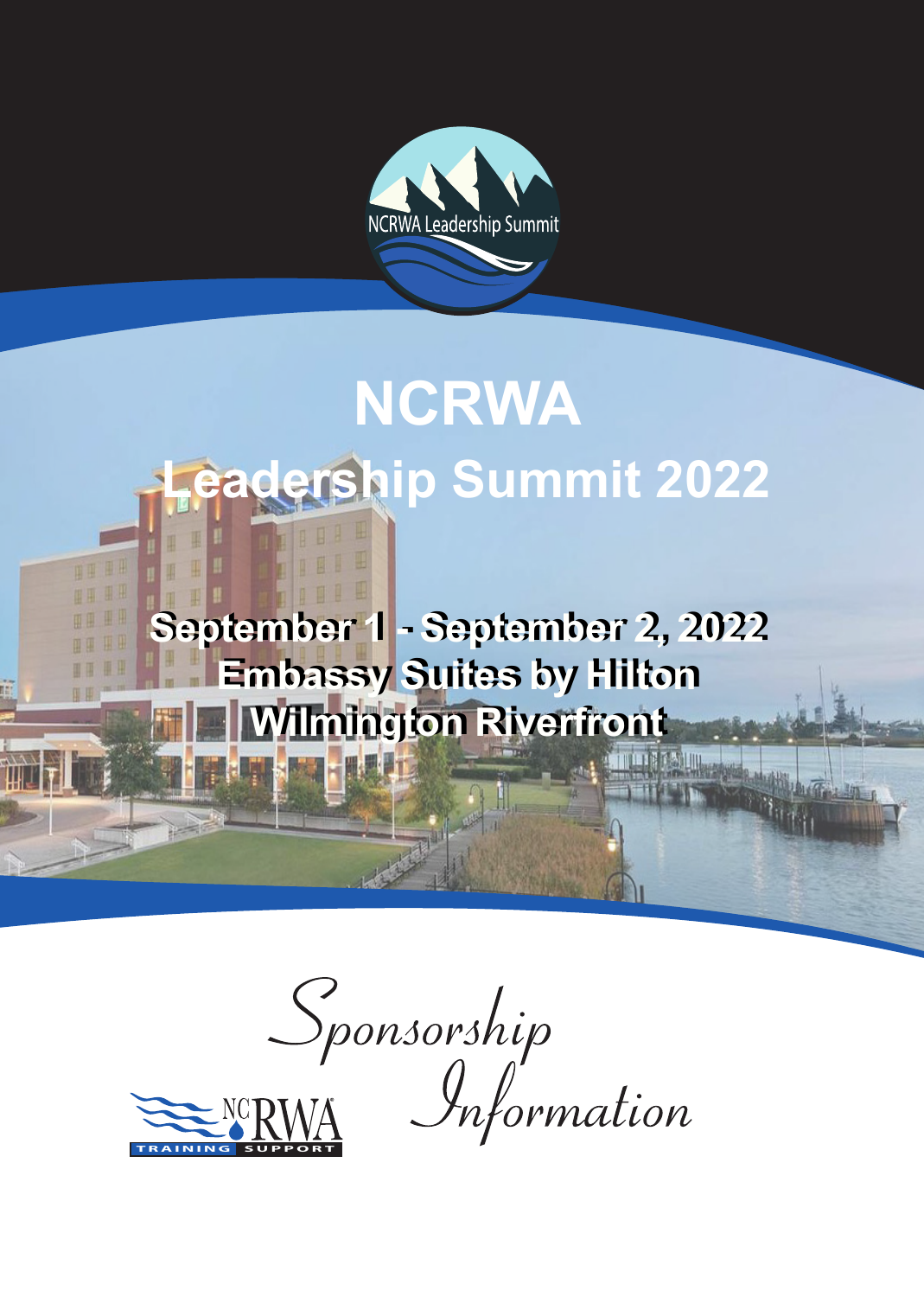## **Dear Associate Member:**

**This September 1st and 2nd marks our 9th annual NCRWA Leadership** Summit. This unique event is geared towards top level decision makers of water and wastewater systems, and features dynamic education sessions that will address the most pressing matters facing organizations in the water and wastewater industry today. From today's legislative direction to Human Resource issues, everyone is sure to gain invaluable insight that will improve their knowledge and abilities as leaders. In addition to the educational forums, the event will also provide prime networking opportunities to Sponsoring vendors. The Leadership Summit is a **"closed event"**, open only to system leadership and sponsoring vendors. With a limited quantity of available sponsorships, you are guaranteed unprecedented one-on-one face time with these high-level attendees.

### **Sponsorships are available for \$2500 (members) and \$3,000 (non-members) and include the following**:

- One Sponsor badge registration with a guest ticket
- 6' skirted table for marketing materials
- On-site signage
- Recognition on-site, in event literature, in The Tarheel Pipeline, The Connection (e-newsletter), and the NCRWA Website

The Embassy Suites by Hilton Wilmington Riverfront overlooks the Cape Fear River and Battleship North Carolina, with direct access to Wilmington Convention Center, located right in front of the Wilmington Downtown Riverwalk and a halfmile from the Historic District.

Please contact the Embassy Suites by Hilton Wilmington Riverfront by August 8, 2022 to make your reservations using 1-800-HILTONS and the group code RUR or visit www.ncrwa.org to reserve your room on-line.

We look forward to seeing you there!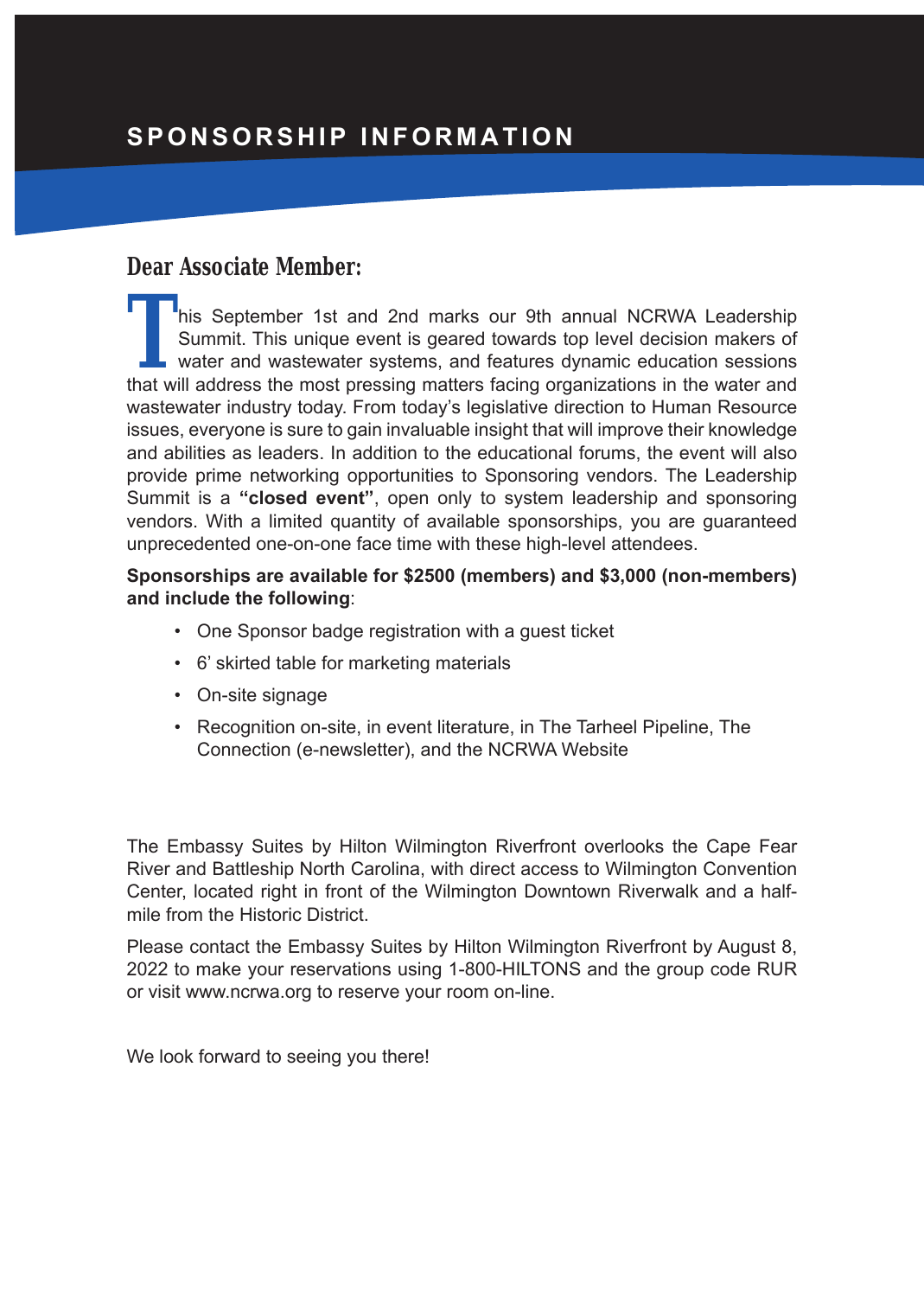## **SUMMIT AGENDA**

## **WEDNESDAY, August 31, 2022**

**3:30 pm - 5:00 pm Optional Exhibitor Set Up**

## **THURSDAY, September 1, 2022**

| $9:00$ am - 12:00 pm                 | <b>Exhibitor Set Up</b>                                |
|--------------------------------------|--------------------------------------------------------|
| $9:00$ am - 12:00 pm                 | <b>Badge Pick Up and Information Desk</b>              |
| 12:00 pm - 12:30 pm                  | <b>Lunch for Attendees &amp; Exhibitors</b>            |
| $12:30 \text{ pm} - 1:30 \text{ pm}$ | Class in Session                                       |
| 1:30 pm $-2:00$ pm                   | <b>Networking Break</b>                                |
| $2:00 \text{ pm} - 3:00 \text{ pm}$  | Class in Session                                       |
| $3:00 \text{ pm} - 3:30 \text{ pm}$  | <b>Networking Break</b>                                |
| $3:30$ pm $-4:30$ pm                 | <b>Round Table Topics</b><br>Round Table Topic Session |
| $5:30 \text{ pm} - 8:00 \text{ pm}$  | <b>Networking Reception Cloud9 Rooftop</b>             |
| $8:00$ pm                            | Dinner on your own                                     |

# **FRIDAY, September 2, 2022**

| 7:00 am - 8:00 am   | <b>Coffee with Exhibitors</b> |  |  |
|---------------------|-------------------------------|--|--|
| 8:00 am - 9:00 am   | Class in Session              |  |  |
| 9:00 am - 9:30 am   | <b>Networking Break</b>       |  |  |
| 9:30 am - 10:30 am  | Class in Session              |  |  |
| 10:30 am - 11:00 am | <b>Networking Break</b>       |  |  |
| 11:00 am - 12:00 pm | <b>Class in Session</b>       |  |  |
| 12:00 pm            | <b>Adjourn</b>                |  |  |